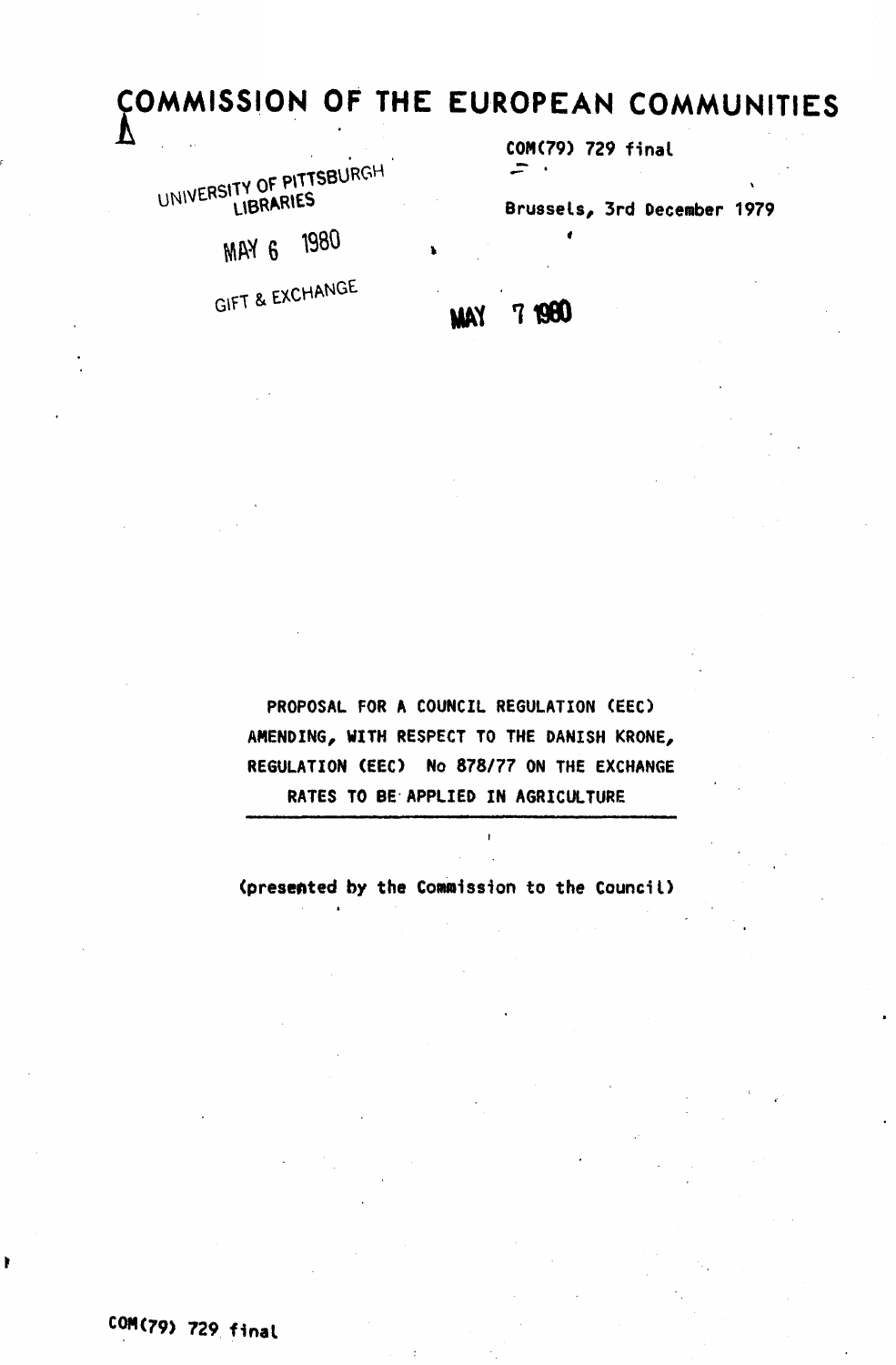$\mathbf{I}$  $\pm$ Ť.  $\pm$  $\mathbf{I}$  $\mathbf{f}$ ÷.  $\frac{1}{4}$  $\mathcal{L}^{\text{max}}_{\text{max}}$  , where  $\mathcal{L}^{\text{max}}_{\text{max}}$  $\frac{1}{2}$  .  $\frac{1}{4}$  $\tilde{\gamma}$  $\frac{1}{2}$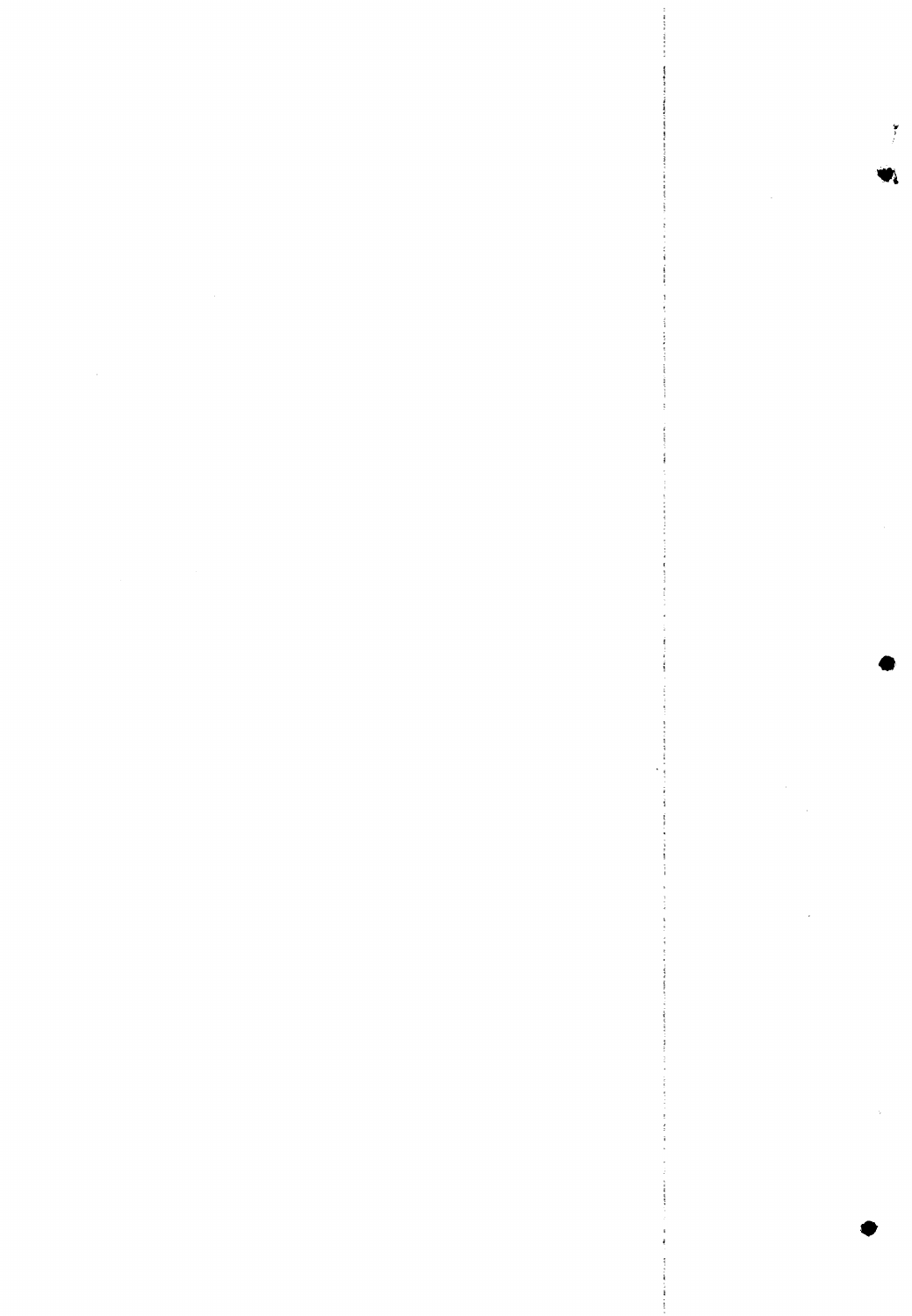#### EXPLANATORY MEMORANDUM

 $\sum_{i=1}^{n} \frac{1}{i}$ 

•

••

•

•

..

1. On 30 November 1979 the central rate of the Danish krone has devalued;<br>the devaluation percentage is :

<sup>~</sup>..

 $\mathbf{r}$  .

'··

SX in relation.to other·currencies 4.628X in relation to the Ecu:

2. The consequence with regard to agriculture would,·in *theory,* be the introduction of MCA's for Denmark based on a monetary gap of 4.9 (3.4 if account is taken of the margin of tolerance>.

In order to avoid such a consequence, the representative rate of the krone must be devalued accordingly.

The effects of such a devaluation are set out in the following table :

|                                                       | Representative rates     | <b>Devaluation</b> | Effects                           |             |
|-------------------------------------------------------|--------------------------|--------------------|-----------------------------------|-------------|
| Previous                                              | <b>New</b>               |                    | on prices in<br>national currency | on MCA's    |
| 1 DKR=0,135760 Ecu 1DKR=0,129477 Ecu<br>1 Ecu=7,36594 | OKR 1Ecu=7,72336<br>DKRI | 4.628%             | $+ 4.852x$                        | $\mathbf o$ |

. . . .<br>. . . .

·~

..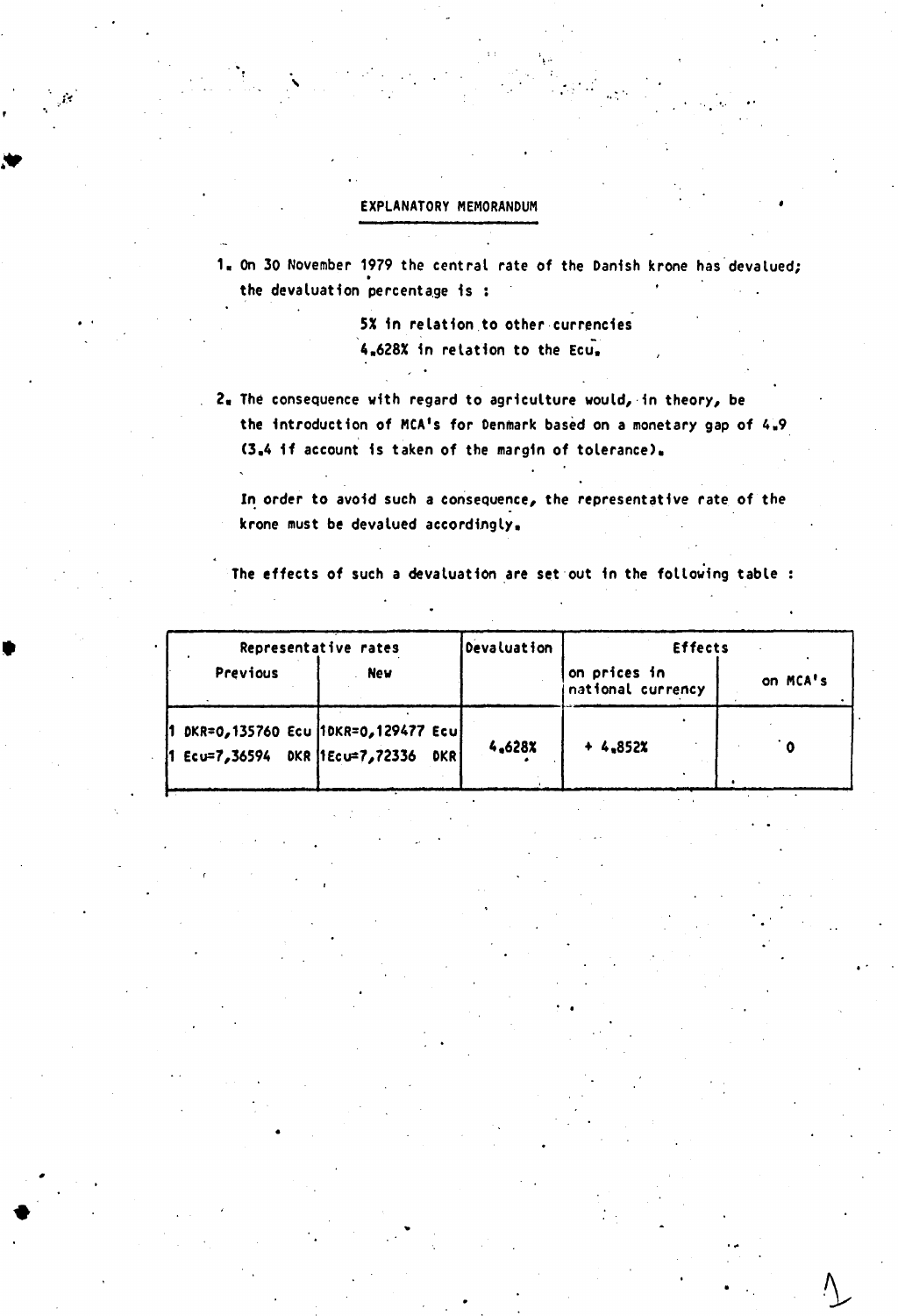amending, with respect to the Danish krone, Regulation (EEC) No *878177* on the exchange rates to be applied in agriculture

THE COUNCIL OF THE EUROPEAN COMMUNITIES,

Having regard to the Treaty establishing the European Economic Community,

Having regard to Council Regulation No 129 on the value of the unit of account and the exchange rates to·be applied for the purposes of the common agricultural policy (1), as last amended by Regulation (EEC) No 2543/73 (2), and in particular Article 3 thereof,

Having regard to the proposal from the Commission,

Whereas the representative rates currently applicable were fixed by Council Regulation (EEC) No 878/77 of'26 April 1977 on the exchange rates to be applied in agriculture  $(3)$ , as last amended by Regulation (EEC) No 2139/79  $(4)$ ;

Whereas with effect from 30 November 1979 a change in the central rate of the Danish krone has occurred within the European monetary system; whereas this change theoretically involves the introduction of monetary compensatory amounts • in Denmark; whereas it is possible to avoid this effect by making a corresponding change in the representative rate of the Danish krone;

Whereas this rate must be adopted immediately in order to avoid the introduction of monetary compensatory amounts, in Denmark;

Whereas the Monetary Committee willbe consulted and whereas, in view of the urgency, it is necessary to adopt the measures envisaged under the conditions provided for in Article  $3(2)$  of Regulation No 129,

--"'--~ I!" !l/ !<II"

 $\bigstar_{\!\scriptscriptstyle i}$ 

•

| $(1)$ $0J$ $No$ |  |  |                                         |  | $106$ , $30n10n1962$ , p. 2553/62 |
|-----------------|--|--|-----------------------------------------|--|-----------------------------------|
|                 |  |  | (2) OJ No L $263$ , 19, 9, 1973, p.     |  |                                   |
|                 |  |  | (3) OJ No L $106e$ 29. 4.1977, p.       |  | -27                               |
|                 |  |  | (4) OJ No L $246$ , $29a9c1979$ , $p_0$ |  | 76                                |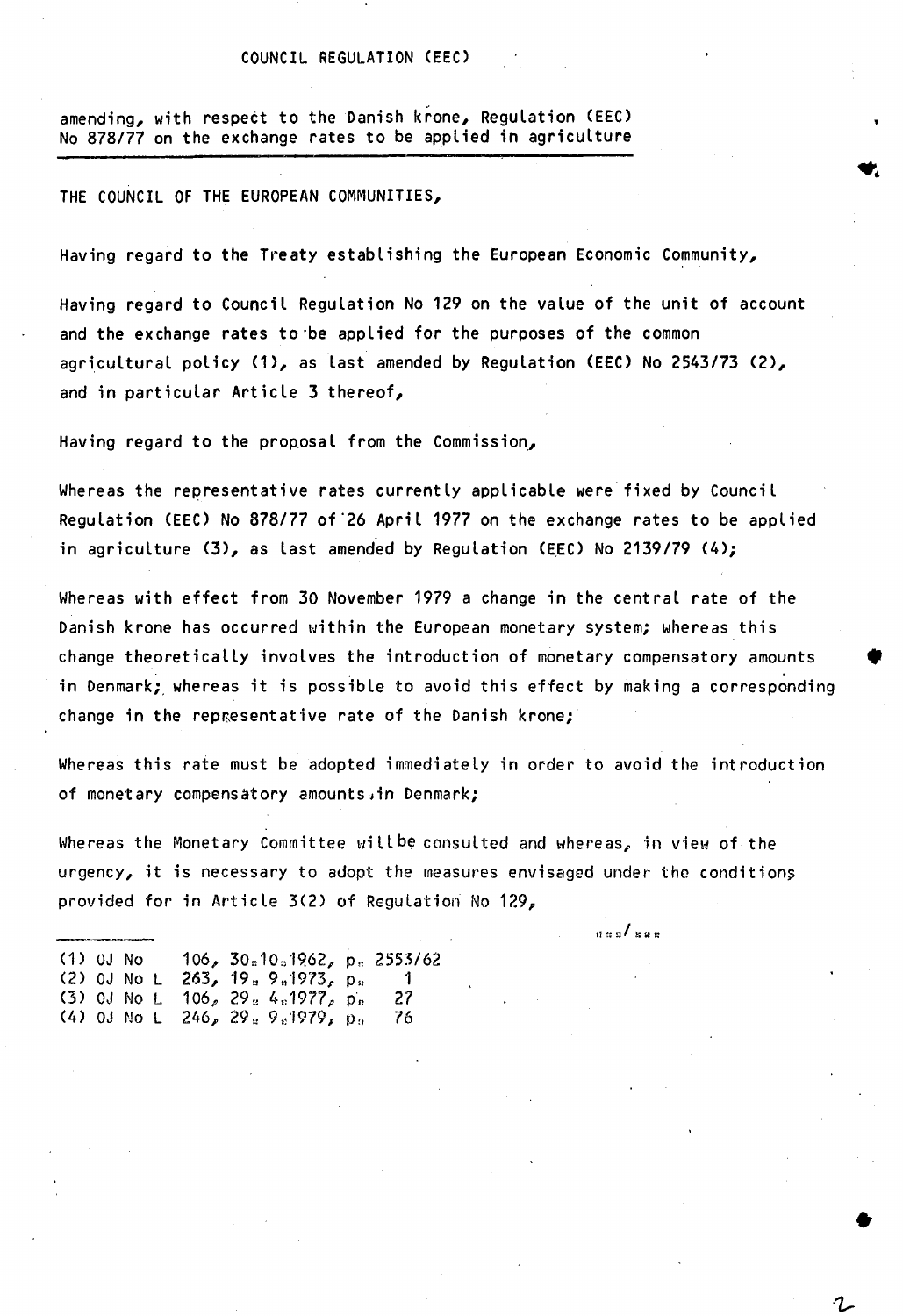#### HAS ADOPTED THIS REGULATION :

### Article 1

The following subparagraph is added to paragraph 8 of Article 2a of Regulation CEEC) No 878/77

"This representative rate is replaced by that of

1 Danish krone =  $0.129477$  Ecu

with effect from

- 1 January 1980 in the fisheries sector

-5 December 1979 in all other cases".

## Article 2

This Regulation shall enter into force on  $5$  December 1979.

•

This Regulation shall be binding in its entirety and directly applicable in all Member States.

Done at Brussels,

For.the Council